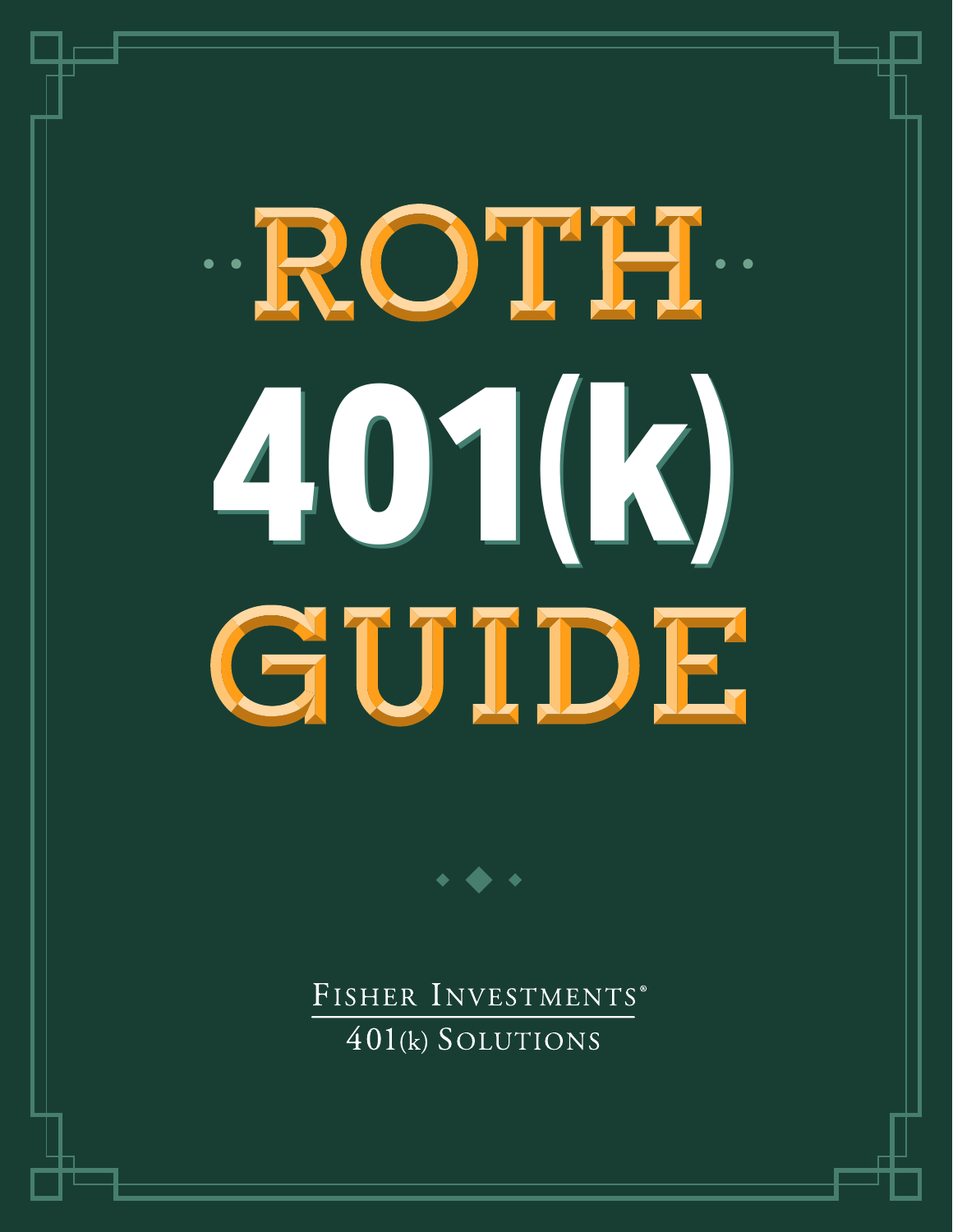# Roth 401(k) Plans

You diversify your investment portfolio. It makes sense to also diversify your tax liability. A retirement portfolio that includes a traditional 401(k) and a Roth 401(k) offers both a solid foundation for your retirement savings and an opportunity to cut your taxes and significantly increase your net income over the course of a long life.

Adding a Roth option to your company-sponsored 401(k) plan is a cost-effective way to help your participants tax diversify their investments because it allows you and your employees to contribute post-tax earnings toward retirement—and face no additional taxes on those savings or any investment earnings when the money is withdrawn during retirement.

While a Roth can benefit all types of investors, this feature is especially attractive for highly compensated and younger employees because:

- 1. A Roth 401(k) has no income cap, so it enables highly compensated employees who make too much money to contribute to a Roth IRA to make contributions to a Roth 401(k).
- 2. Earnings grow tax-free, so younger employees who have a long time before they retire can benefit more from tax-free earnings growth. For example, if an investment grows by 10% every year, the original contribution will double in size every ~7 years. That growth is never taxed when contributions are made to a Roth 401(k).
- 3. Younger employees may also pay a lower tax rate now than they will further in their careers.

### DIFFERENCES BETWEEN A TRADITIONAL 401(k) AND A ROTH 401(k)

### **Traditional 401(k)**

- Contributions are taxdeferred. Only when it's time to retire will you pay taxes on the money you withdraw.
- Withdrawals are taxed as ordinary income.
- Required minimum distributions are required at age 72.

### **Roth 401(k)**

- Roth 401(k)s approach taxation up front.
- Contributions made to the account after-tax.
- Withdrawals are tax-free.
- Required minimum distributions at age 72 are not required if the Roth 401(k) is rolled into a Roth IRA account.



### More on Tax Diversification

As a business owner or plan participant, you have a lot of choices for how to save for retirement. And each type of plan has different taxation rules. Some allow you to invest pre-tax dollars, others allow you to contribute after-tax and pay no taxes when you withdraw your earnings. Which approach is best?

For many plan participants, a diversified approach offers both more retirement income and lower taxes over their lifetime. Specifically, tax diversification means spreading your contributions across tax-deferred and post-tax accounts to increase the after-tax earnings of your investments.

Investing in securities involves the risk of loss. Past performance is no guarantee of future results. Intended for use by employers considering or sponsoring retirement plans; not for personal use by plan participants. ©2022 Fisher Investments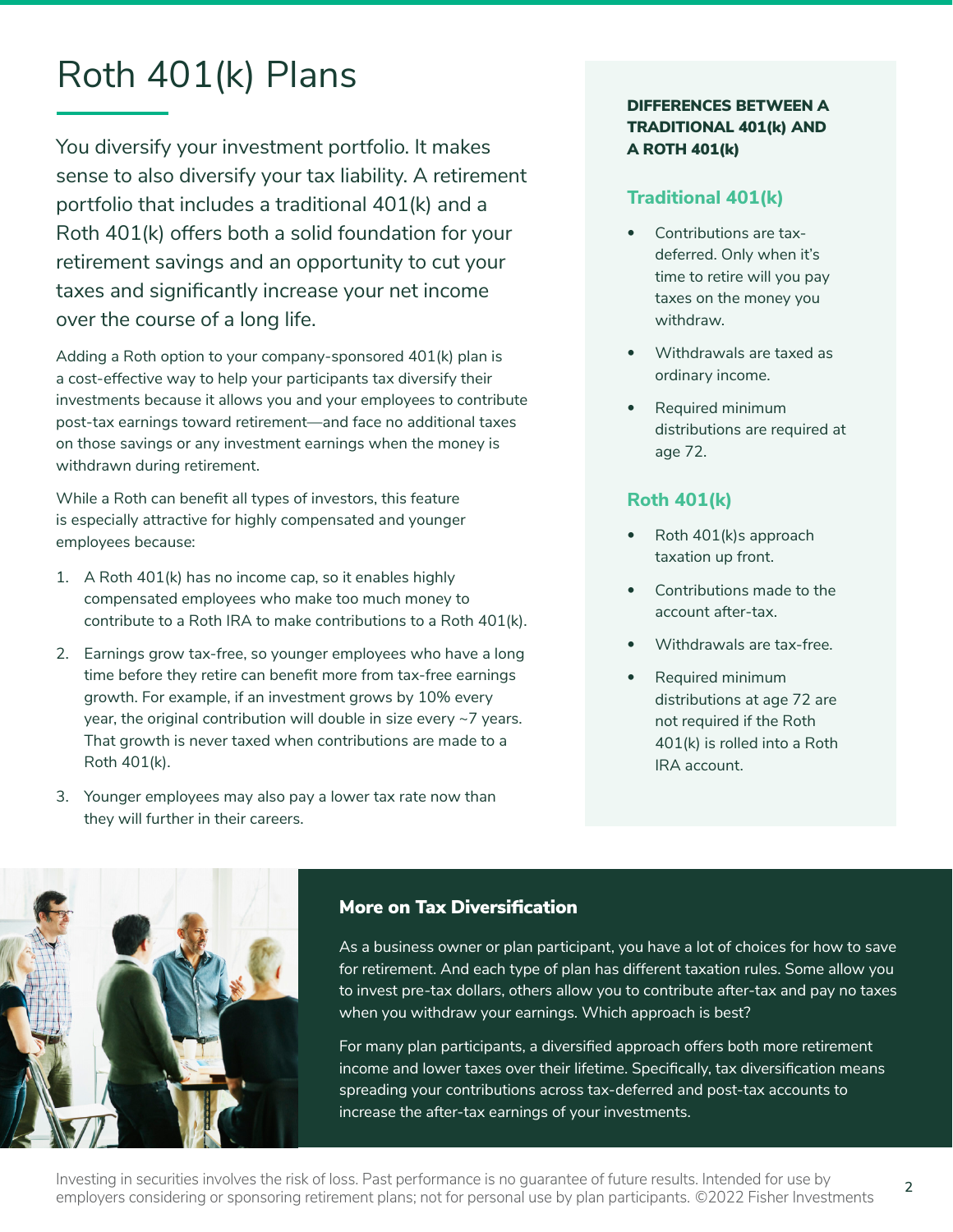# Tax Treatment Table

View the table below to understand the difference in how various types of investments are taxed.

|                                                                             | <b>Individual Accounts</b>                                                                                                  |                                                            | <b>Employer Accounts</b>                                                    |                                                                 |
|-----------------------------------------------------------------------------|-----------------------------------------------------------------------------------------------------------------------------|------------------------------------------------------------|-----------------------------------------------------------------------------|-----------------------------------------------------------------|
|                                                                             | <b>Brokerage Accounts</b>                                                                                                   | <b>Roth IRA</b>                                            | 401(k)                                                                      | <b>Roth 401(k)</b>                                              |
| <b>Description</b>                                                          | A type of after-tax<br>investment account for<br>individuals with none of<br>the tax benefits of an IRA,<br>401(k) or Roth. | A type of after-tax account<br>available to an individual. | A type of tax-deferred<br>account that is available<br>through an employer. | A type of after-tax<br>account available<br>though an employer. |
| <b>Income Limits</b>                                                        | None                                                                                                                        | \$144K Individual/\$214K<br>Married Filing Jointly         | None                                                                        | None                                                            |
| <b>Contribution Type</b>                                                    | After-Tax                                                                                                                   | After-Tax                                                  | Pre-Tax                                                                     | After-Tax                                                       |
| <b>Personal Contribution</b><br><b>Limits</b>                               | None                                                                                                                        | \$6,000/\$7,000                                            | \$20,500/\$27,000 <sup>1</sup>                                              | \$20,500/\$27,000 <sup>1</sup>                                  |
| <b>Tax Treatment at</b><br><b>Withdrawal</b>                                | Earnings taxed<br>as capital gains                                                                                          | Principal and<br>earnings are tax free <sup>2</sup>        | Principal and earnings are<br>taxed as ordinary income                      | Principal and<br>earnings are tax free <sup>2</sup>             |
| <b>Fed Tax Rate at</b><br><b>Withdrawal</b>                                 | 0%-20%                                                                                                                      | 0%                                                         | 10%-39.6%                                                                   | 0%                                                              |
| <b>Subject to RMDs</b><br><b>(Required Minimum</b><br><b>Distributions)</b> | <b>No</b>                                                                                                                   | <b>No</b>                                                  | Yes                                                                         | No, if converted to<br>a Roth $IRA3$                            |

### Roth 401(k) to Roth IRA Roll Over

If you are leaving a job that provides a Roth 401(k) account, your account can be rolled over to a Roth IRA or Roth 401(k) without incurring taxes.

Often, it's best to roll over your Roth 401(k) to a Roth IRA, rather than to another Roth 401(k) because it allows you to avoid required minimum distributions (RMDs) at age 72.

Using a direct rollover, which transfers funds directly from your current Roth account to your new one, reduces the potential for tax complications.



<sup>1</sup>2022 employee deferral contribution limit into a Traditional 401(k) and Roth 401(k) is \$20,500 <50 years and \$27,000 > 50 years.

<sup>2</sup>This assumes withdrawals are qualified per IRS guidelines.

<sup>3</sup>A Roth 401(k) is not subject to RMDs if it is rolled into a Roth IRA after the employee leaves the employer.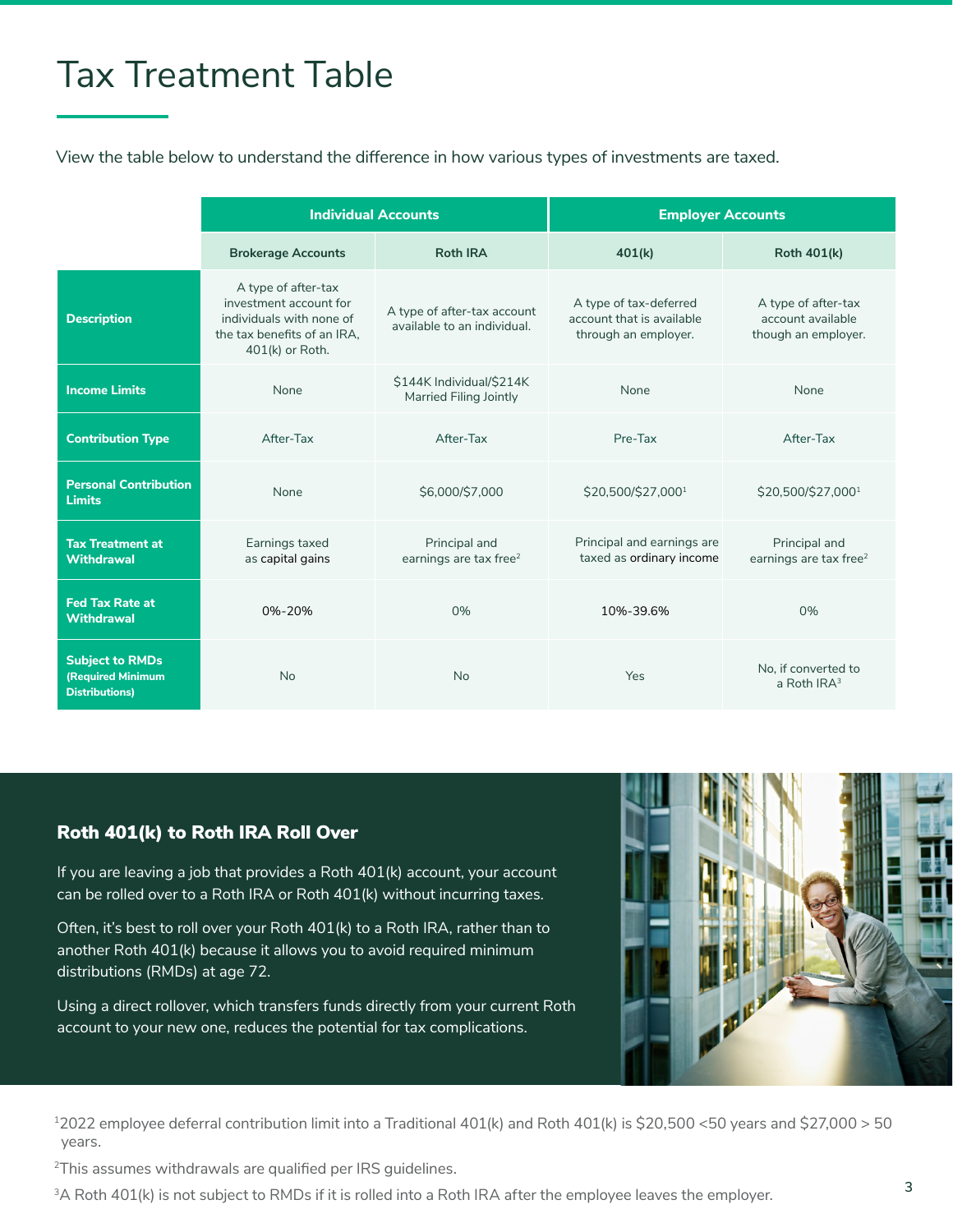### Roth 401(k) Case Study



### **Participant Age:** 30

**Contribution Period:** Ages 30-64 **Annual Contribution:** \$20.5k <50 years/\$27K >50 Years



### **100% Traditional 401(k) vs 100% Roth 401(k) Contributions Strategy**

Traditional 401(k) Tax Rate During Withdrawal Period (age 65-90): 24% ages 65-83. 32% ages 84-90.

Roth Tax Rate During Contribution Period (Age 30-64): 22% ages 30-52. 24% ages 53-64.

Note: A Roth strategy may not be best for all plan participants which is why it is important to hire a plan advisor that provides one-on-one guidance tailored to the needs of the plan participant.



### Key Takeaways

- A tax diversification strategy can be an impactful part of retirement planning for plan participants.
- Roth options within the 401(k) are often the only tax-advantaged way for highly compensated employees to save for tax-free retirement income.
- The most efficient way to enable a tax diversification strategy is to add a Roth 401(k) option to a traditional 401(k).

### Helpful Resources



**[Roth 401\(k\) FAQs](https://www.fisher401k.com/plan-options/roth-401k#roth-401k-video)**  Watch this video to get answers from a Fisher 401(k) Specialist to frequently asked Roth 401(k) questions.



**[Tax Diversity to Reduce Taxes](https://www.fisher401k.com/blog/tax-diversity)**  What plan participants need to know about tax diversification to reduce taxes and increase retirement income.



**[Roth 401\(k\) Case Study](https://www.fisher401k.com/sites/default/files/media_library/pdf/K022210MC.pdf)**  See how to leverage a Roth 401(k) to reduce taxes and increase retirement savings.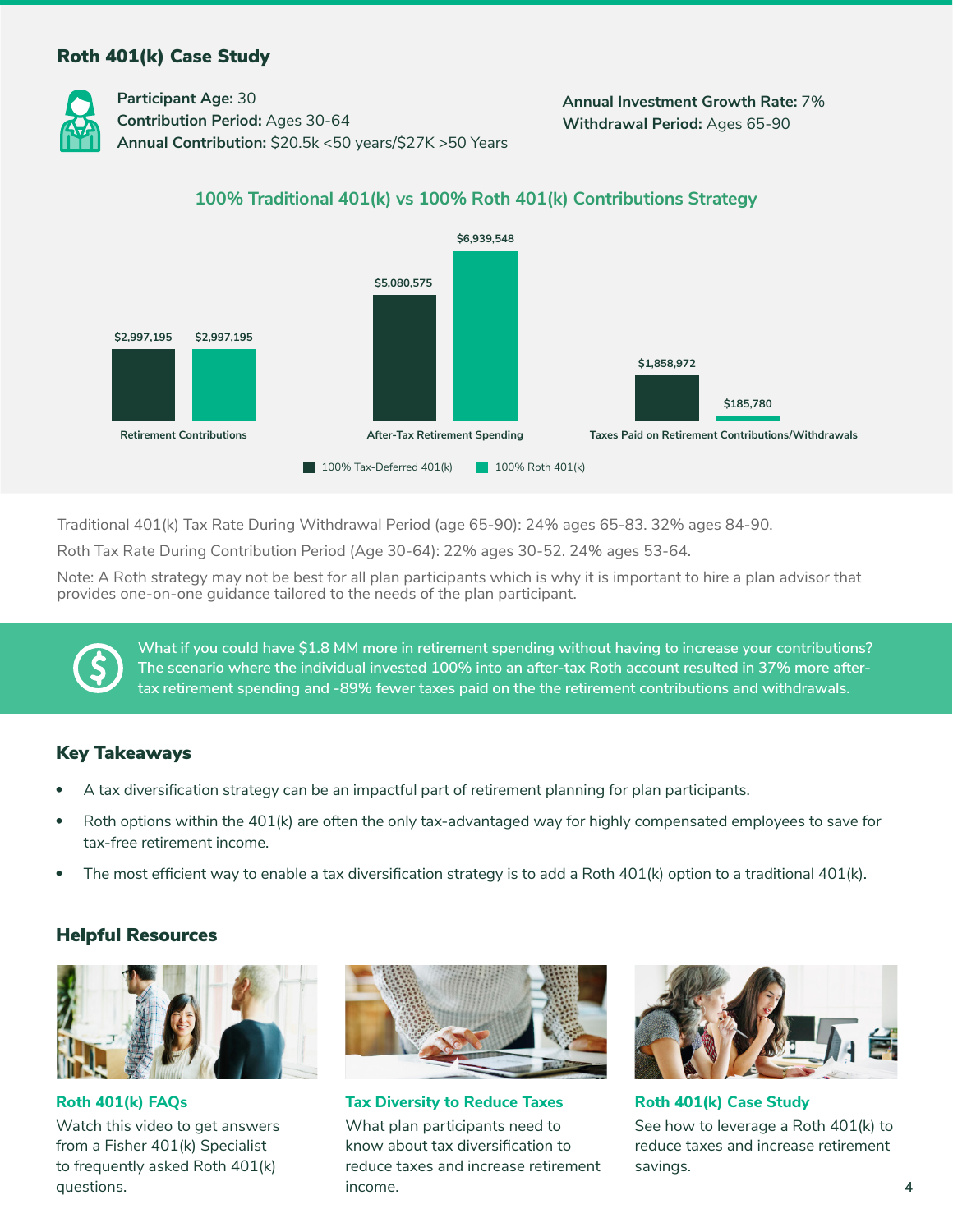

## Are you leaving money on the table?

When you look at all the money left on the table with an average plan, it's hard to see why anyone would settle for less.

Poor service, which leads to lower savings rates and lower performance, combined with high fees that take a big chunk out of your portfolio, result in less money at retirement. You've worked hard to get to this point. Now's not the time to settle for less.

Contact us today to see how Fisher 401(k) Solutions can help you and your employees create more wealth.

[REQUEST FREE CONSULTATION](https://www.fisher401k.com/contact)